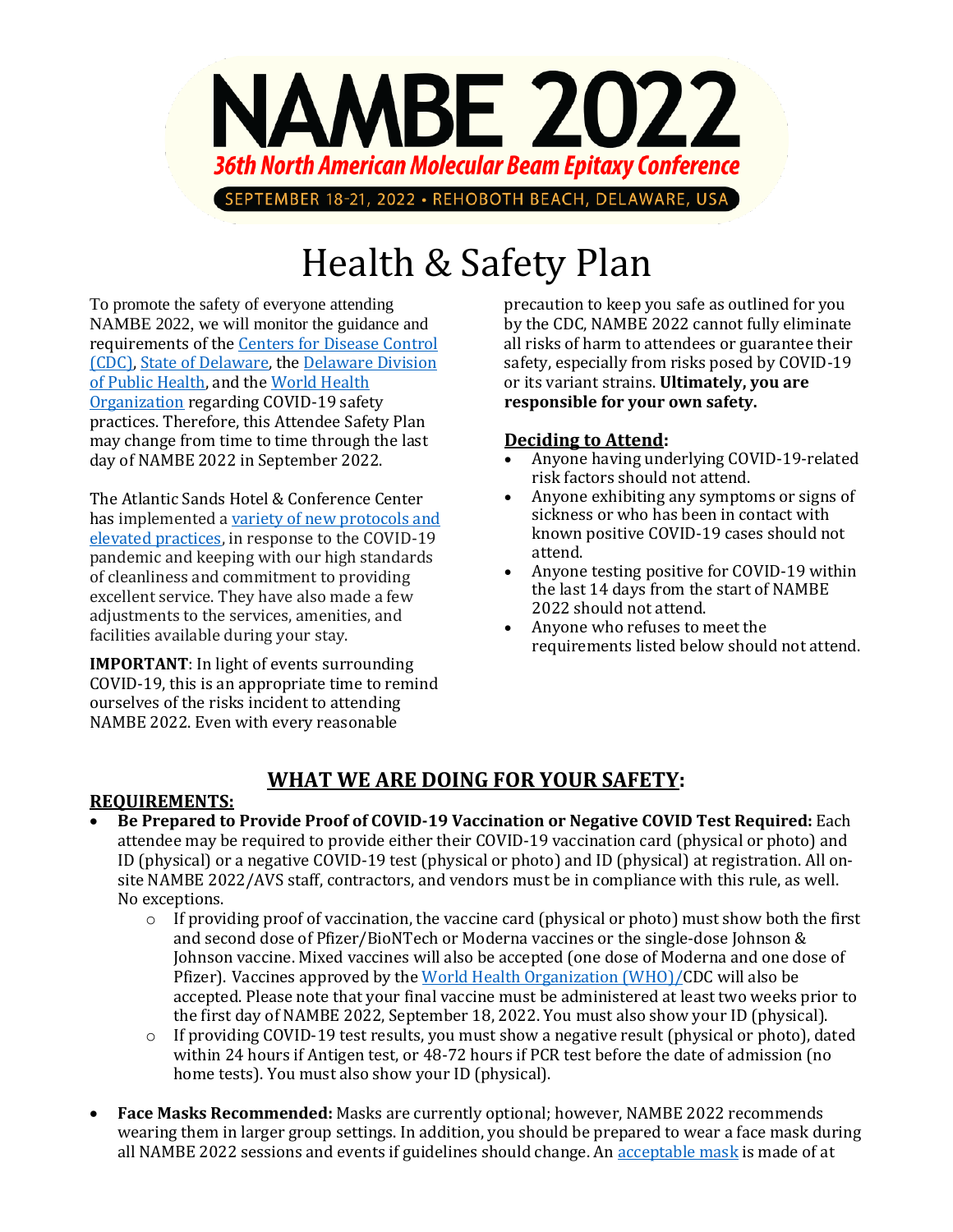least two layers of breathable fabric or hospital grade material; fully covers the nose, nostrils, and mouth; fits firmly under the chin; and fits snugly, but comfortably against the side of the face.

- **Social Distancing:** Be mindful of the social distancing protocols and compliant with all posted instructions and signage.
- **Emergency Contact Number:** All attendees are required to provide a working mobile phone number to AVS in case NAMBE 2022 is notified by any government or local health department that contact tracing is required.
- **Waiver Form:** All Registrants are required to Review and accept the NAMBE 2022/AVS *Assumption of the Risk and Waiver of Liability* statement prior to registering.

# **NAMBE 2022 AND AVS ASSUMPTION OF RISK AND WAIVER OF LIABILTY:**

Please review the following NAMBE 2022 and AVS Assumption of Risk and Waiver of Liability Statement. You must accept the statement details outlined in order to be able to complete your registration. If you have any questions about the statement, please contact [events@avs.org.](mailto:events@avs.org?Subject=)

**NAMBE 2022 and AVS Assumption of Risk and Waiver of Liability Statement:** By checking the "I Accept" button below, I, on my behalf and on behalf of each individual included in this registration ("Registrant"), acknowledge the contagious nature of COVID-19 and voluntarily assume the risk that we may be exposed to or infected by COVID-19 by accessing 36th North American Conference on Molecular Beam Epitaxy (NAMBE 2022) ("Event") in-person and that such exposure or infection may result in personal injury, illness, permanent disability, and death. As such, I accept the terms of this Assumption of the Risk and Waiver of Liability. Registrants understand that the risk of becoming exposed to or infected by COVID-19 may result from the actions, omissions, or negligence of myself and others, including, but not limited to, the American Vacuum Society, the Atlantic Sands Hotel & Conference Center, their respective employees, agents, contractors, volunteers, and other Event participants. Registrants agree to abide by all [preventative measures \(collectively "Measures"\)](https://nambe2022.avs.org/wp-content/uploads/2022/02/NAMBE-2022-Health-Safety-Plan.pdf) put in place by NAMBE 2022 and AVS, the Atlantic Sands Hotel & Conference Center, their respective employees, agents, contractors, and volunteers at any time prior to and during the Event including, including, but not limited to, providing proof of COVID-19 vaccination and or negative PCR or Antigen test, wearing an [acceptable mask,](https://www.cdc.gov/coronavirus/2019-ncov/prevent-getting-sick/about-face-coverings.html) if requested, remaining at least six feet away from other Event participants, and promptly notifying AVS if any registrant experiences symptoms of COVID-19 during the Event. Registrants acknowledge that personal failure to follow these Measures may result in being removed from the Event and all related activities without any refund or reimbursement. Finally, Registrants acknowledge that no promises, representations, or affirmations of fact were made to me concerning the safety or danger associated with traveling to the Event or participating in any activity or interaction related to or associated with the Event.

п I have reviewed and accept the NAMBE 2022 and AVS Assumption of Risk and Waiver of Liability Statement

#### **ENTRY & SYMPTOM EVALUATIONS:**

- Signage will appear at any entrance alerting attendees that entry will be denied if they have:
	- o been diagnosed with COVID-19 in the last fourteen (14) days,
	- o exhibited symptoms of COVID-19 in the last fourteen (14) days, or
	- o had contact with a person that has or is suspected of having COVID-19 within the past fourteen (14) days and have not completed a quarantine protocol, or
	- o not provided proof of COVID-19 vaccination or a negative PCR or Antigen test (as noted above).
	- o refused to wear a mask when requested while in the Atlantic Sands Hotel & Conference Center or any facility hosting an NAMBE 2022 event or meeting.
	- o Attendees must adhere to the requirements of any such signage and any directives from NAMBE 2022/AVS staff given onsite during the event. Failure to do so could result in the denial of entry or removal from the venue altogether without refund
- **NAMBE 2022/AVS reserves the right to deny such entry to anyone seeking admittance or to remove them from the venue should they present with any COVID-19 like symptoms or refuse**